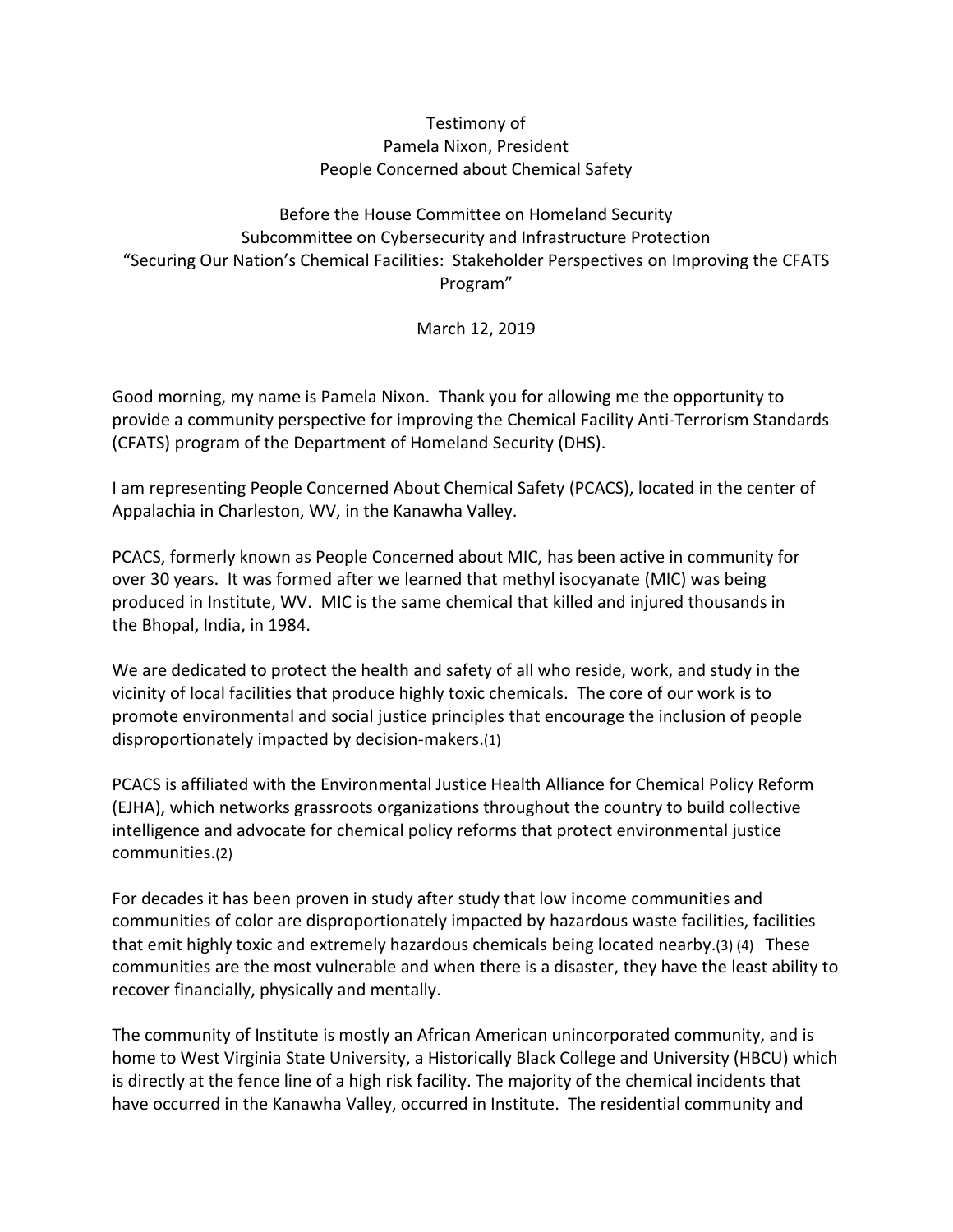approximately 4,000 students, staff and faculty on campus have always had to shelter in place because the 2-lane road is not be capable to evacuate them out in a timely manner. In the eastern part of Kanawha County the community of Belle would have a similar issue evacuating from around the facility located there.

Seventy percent of people in the Charleston area live within a 3-mile radius of one or more high risk chemical plants. (5) We have experienced chemical fires, explosions, worker deaths, and numerous air releases forcing us to shelter-in-place. And these incidents were not acts of terrorism.

Making a chemical facility harder for terrorists to attack and adding cybersecurity, doesn't change the probability of a major chemical incident that can have off-site consequences. Over the decades PCACS met with company officials and requested that they assess their vulnerabilities in order to lower their risk as a target. We wanted them to reduce their inventory, to install inherently safer technologies, to substitute the highly toxic /extremely hazardous compounds with less dangerous chemicals, and to involve the workforce with engineers for insight on simplifying the process to less complex procedures that would minimize the human error factor. It was only after the 2008 explosion at the Bayer CropScience plant in Institute, and the findings from the investigations of the US Chemical Safety and Hazard Investigation Board (CSB), and National Research Council of the National Academies that some companies in Kanawha began to take steps to reduce risks at their facilities.(6)(7)

It is important that CFATS coordinates with other governmental agencies to reduce the facilities risks as a target. West Virginia is a rural state and many of our fire departments are run by volunteers with very little funding. It is imperative for CFATS and the high risk facilities to share information with first responders, and especially with volunteer fire departments to insure they are properly trained, understand characteristics of the hazardous chemicals, and have the proper protective equipment. Fortunately, our high risk chemical facilities in the Kanawha Valley have their own in-house responders, and they send their nearest first responders to training and provide them with some essential protective equipment in case the department is needed to provide mutual aid. Proper training and current information on the chemicals will allow them to return home safely.

According to our Kanawha Putnam Emergency Planning Committee (KPEPC) *Terrorist Incident Response* section of the Emergency Management Plan, the Kanawha/Putnam Metro area is vulnerable to terrorist incidents. We have four clusters of high risk chemical facilities located along the valley floor. If there is a terrorist incident, by Federal mandate the FBI is the lead agency for crisis intervention. The DHS or FEMA may elect to lead consequence management(8), but the lack of public information may make it difficult for DHS CFAST to address public information. These are all reasons why communities like mine and others in EJHA be protected by policy language that addresses cumulative impacts. At this point our communities cannot afford to have anything less.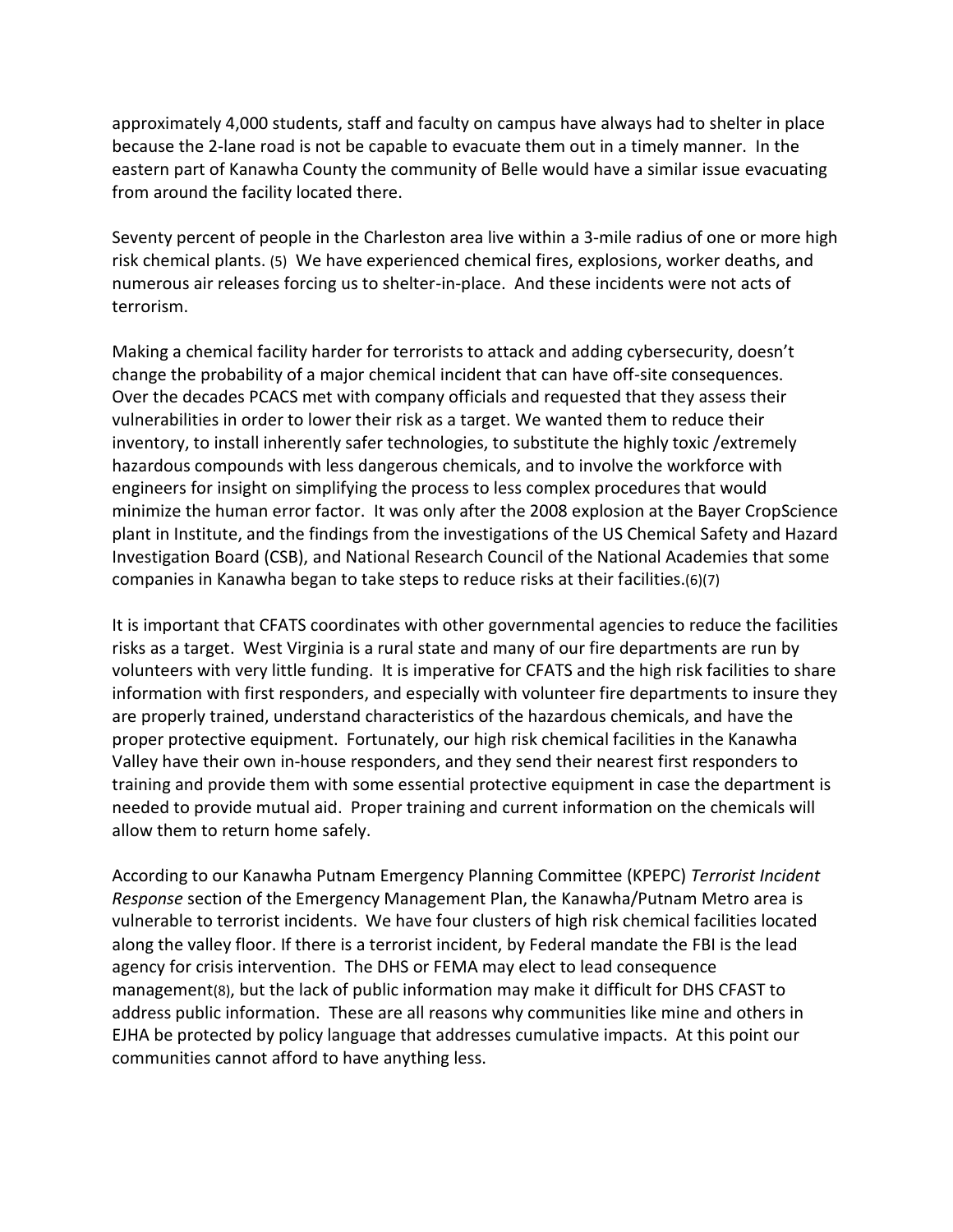We encourage improvement of the CFATS program to include:

- Coordinating with other government agencies to ensure the high risk facilities reduce their risk at being a target;
- Coordinating with other government agencies to ensure there are no regulatory conflicts in the laws to prevent security breaches;
- Ensuring high risk facilities provide the current information on hazardous chemicals to first responders;
- Have information to address public concerns in order to improve confidence in CFATS;
- Recognizing and accounting for cumulative impacts, including the presence of more than one hazardous facility in a community;
- Respecting the critical importance of community access to information on hazards and solutions, ensuring that communities have access to the information they need to be informed partners in security, and ensuring this information does not present the communities any additional exposure (recognizing that much information about these facilities is already available in the public domain);
- Assessing how facilities that have "tiered out" of the program did so (i.e. reduced or eliminated their chemical vulnerabilities so that they are no longer required to participate), and sharing those practices or approaches with other facilities in the program; and
- Working with covered facilities to help them pro-actively assess whether they could reduce or eliminate chemical vulnerabilities.

Thank you for allowing me to speak today.